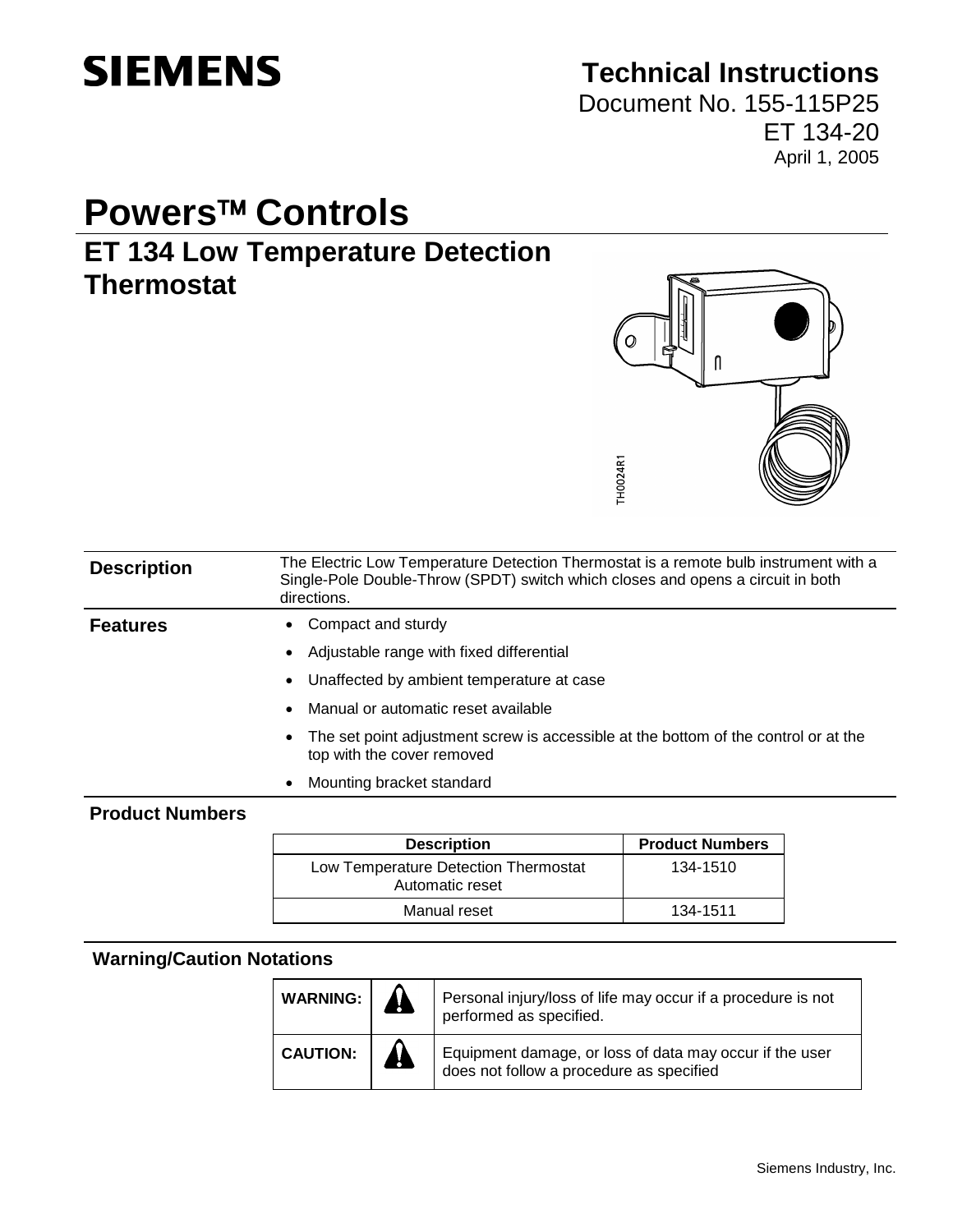**Application** The electric low temperature detection thermostats are especially suited for sensing low temperature conditions to avoid freeze-up of hydronic heating coils, cooling coils, liquid heating pipes and similar applications. Typically, the switch opens an electrical circuit to stop the supply fan motor when the temperature at the sensing element falls below the setting of the instrument.



#### **WARNING:**

The low temperature detection thermostat is designed for use only as an operating control. Where an operating control failure would result in personal injury and/or loss of property, it is the responsibility of the installer to add devices (safety, limit controls) or systems (alarm, supervisory systems) that protect against, or warn of control failure.

| <b>Specifications</b> | Switch action<br>Range                                                                                                                                                                                                                                                                                                                                                         | <b>SPDT</b><br>35 to 45°F (2 to 7°C)                                                  |  |  |  |  |
|-----------------------|--------------------------------------------------------------------------------------------------------------------------------------------------------------------------------------------------------------------------------------------------------------------------------------------------------------------------------------------------------------------------------|---------------------------------------------------------------------------------------|--|--|--|--|
|                       | Maximum bulb temperature                                                                                                                                                                                                                                                                                                                                                       | 250°F (121°C)                                                                         |  |  |  |  |
|                       | Ambient temperature at thermostat                                                                                                                                                                                                                                                                                                                                              | 0 to 140°F (-18 to 60°C)                                                              |  |  |  |  |
|                       | <b>Differential</b>                                                                                                                                                                                                                                                                                                                                                            |                                                                                       |  |  |  |  |
|                       | 134-1510                                                                                                                                                                                                                                                                                                                                                                       | 12°F (6.7°C)                                                                          |  |  |  |  |
|                       | 134-1511                                                                                                                                                                                                                                                                                                                                                                       | Temperature must be 12°F (6.7°C)<br>above cutout point before control can<br>be reset |  |  |  |  |
|                       | <b>Bulb</b>                                                                                                                                                                                                                                                                                                                                                                    | 1/8-inch (3.2 mm) x 20 feet (6 m)                                                     |  |  |  |  |
|                       | Capillary length                                                                                                                                                                                                                                                                                                                                                               | 4 feet (1.2 m)                                                                        |  |  |  |  |
|                       | Sensing element                                                                                                                                                                                                                                                                                                                                                                | Vapor filled                                                                          |  |  |  |  |
|                       | Reset type                                                                                                                                                                                                                                                                                                                                                                     | See Product Number                                                                    |  |  |  |  |
|                       | <b>Electrical ratings</b>                                                                                                                                                                                                                                                                                                                                                      | See Table 1                                                                           |  |  |  |  |
|                       | Material<br>Case                                                                                                                                                                                                                                                                                                                                                               |                                                                                       |  |  |  |  |
|                       | Cover                                                                                                                                                                                                                                                                                                                                                                          | 0.62-inch (1.57 mm) cold rolled steel<br>0.32-inch (0.81 mm) cold rolled steel        |  |  |  |  |
|                       | Conduit opening                                                                                                                                                                                                                                                                                                                                                                | 7/8-inch (22 mm) for 1/2-inch conduit                                                 |  |  |  |  |
|                       | Finish                                                                                                                                                                                                                                                                                                                                                                         | Gray enamel                                                                           |  |  |  |  |
|                       | Weight                                                                                                                                                                                                                                                                                                                                                                         | 1.8 lbs. (0.8 kg)                                                                     |  |  |  |  |
|                       | <b>Dimensions</b>                                                                                                                                                                                                                                                                                                                                                              | See Figure 4                                                                          |  |  |  |  |
|                       | Approvals                                                                                                                                                                                                                                                                                                                                                                      | UL file SA3863                                                                        |  |  |  |  |
|                       |                                                                                                                                                                                                                                                                                                                                                                                | CSA File LR948                                                                        |  |  |  |  |
| <b>Operation</b>      | Any 1-foot length of the element subjected to temperatures below the temperature<br>setting of the thermostat wall actuate the thermostat switch mechanism regardless of the<br>temperature being sensed by the remainder of the element. The sensing element is<br>unaffected by the ambient temperature at the thermostat if it is warmer than the set point<br>temperature. |                                                                                       |  |  |  |  |
|                       |                                                                                                                                                                                                                                                                                                                                                                                | The 134-1511 thermostat has a manual reset feature. (See Figure 5.)                   |  |  |  |  |
|                       | <b>NOTE:</b><br>fan system operation.                                                                                                                                                                                                                                                                                                                                          | The reset lever must be pressed manually and released to resume normal                |  |  |  |  |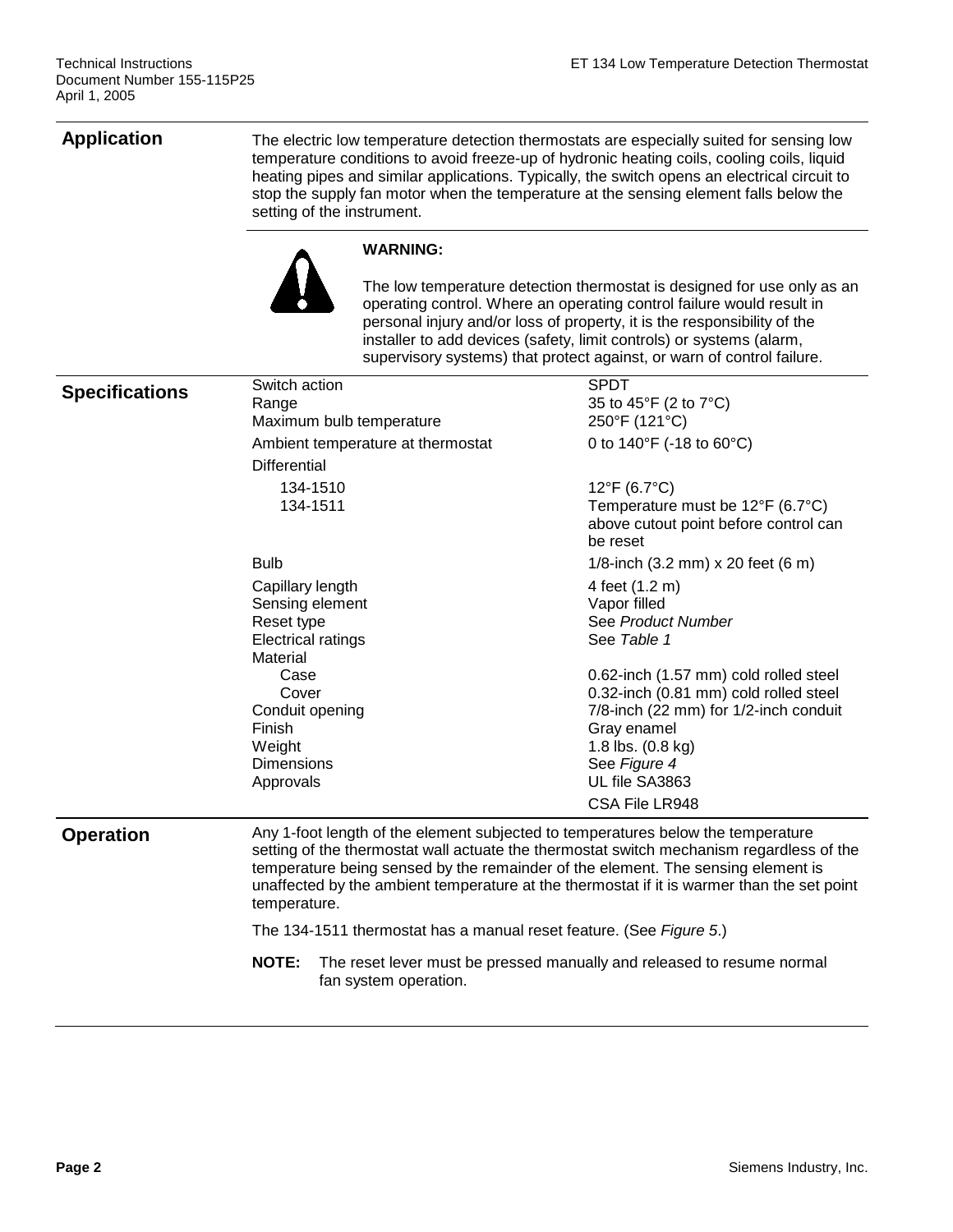$\overline{\Gamma}$ 

### **Operation, Continued**

|  |  | <b>Table 1. Electrical Ratings.</b> |  |
|--|--|-------------------------------------|--|
|--|--|-------------------------------------|--|

|                                                  |                                                                                                                                | <b>Motor Ratings</b>                                                                                                                          | 120 V                                                                        | 208 V         | 240 V                                                                        |                                      |
|--------------------------------------------------|--------------------------------------------------------------------------------------------------------------------------------|-----------------------------------------------------------------------------------------------------------------------------------------------|------------------------------------------------------------------------------|---------------|------------------------------------------------------------------------------|--------------------------------------|
|                                                  |                                                                                                                                | A.C. Full Load Amps                                                                                                                           | 16                                                                           | 9.2           | 8                                                                            |                                      |
|                                                  |                                                                                                                                | A.C. Locked Rotor Amps                                                                                                                        | 96                                                                           | 55.2          | 48                                                                           |                                      |
|                                                  |                                                                                                                                | Non-inductive Amps                                                                                                                            | 16                                                                           | 9.2           | 8                                                                            |                                      |
|                                                  |                                                                                                                                | Pilot Duty -- 125 VA                                                                                                                          |                                                                              | 24 to 277 Vac |                                                                              |                                      |
|                                                  |                                                                                                                                |                                                                                                                                               |                                                                              |               |                                                                              |                                      |
| <b>Mounting and</b>                              |                                                                                                                                | Locate the sensing element in the downstream side of the coil.                                                                                |                                                                              |               |                                                                              |                                      |
| <b>Installation</b><br><b>General Guidelines</b> |                                                                                                                                | Locate the case and bellows where the ambient temperature is always warmer than<br>the set point.                                             |                                                                              |               |                                                                              |                                      |
|                                                  | Install the thermostat case so that the reset button is readily accessible and the<br>$\bullet$<br>element bellows point down. |                                                                                                                                               |                                                                              |               |                                                                              |                                      |
|                                                  | ٠                                                                                                                              | Avoid sharp bends or kinks in the sensing element.                                                                                            |                                                                              |               |                                                                              |                                      |
|                                                  | $\bullet$                                                                                                                      | Install as much of the bulb as possible in a horizontal plane. If too much of the bulb is<br>vertical, it will not operate properly.          |                                                                              |               |                                                                              |                                      |
| <b>Large Walk-in Ducts</b><br>(Figure 1)         |                                                                                                                                | 1. Attach the mounting bracket to the thermostat case with the two round head screws<br>provided.                                             |                                                                              |               |                                                                              |                                      |
|                                                  | 2.                                                                                                                             | Mount the two perforated steel strap hangers inside the duct with the wide part of the<br>hanger strap parallel to the air flow.              |                                                                              |               |                                                                              |                                      |
|                                                  | 3.                                                                                                                             | Drill a hole through the side of the duct. With the bulb still coiled, thread the bulb<br>through the hole using a rotary movement.           |                                                                              |               |                                                                              |                                      |
|                                                  | 4.                                                                                                                             | Mount the thermostat case on the outside of the duct.                                                                                         |                                                                              |               |                                                                              |                                      |
|                                                  | 5.                                                                                                                             | Carefully uncoil the bulb avoiding sharp bends or kinks in the sensing element.                                                               |                                                                              |               |                                                                              |                                      |
|                                                  | 6.                                                                                                                             | Mount the bulb in a horizontal serpentine manner. Attaching the bulb to the strap as<br>shown in the detail in Figure 1.                      |                                                                              |               |                                                                              |                                      |
|                                                  |                                                                                                                                | The installation is now complete.                                                                                                             |                                                                              |               |                                                                              |                                      |
|                                                  |                                                                                                                                | For an alternate method of mounting, use coil clips (part number 356-115) in the fins to<br>hold the bulb in a horizontal serpentine pattern. |                                                                              |               |                                                                              |                                      |
|                                                  |                                                                                                                                | THERMOSTAT                                                                                                                                    | <b>TOP</b><br>$\rightarrow$ STEEL HANGER STRAPS $\leftarrow$                 |               | WIRE OR TIE-WRAP BULB<br>TO UNIT FRAME                                       |                                      |
|                                                  |                                                                                                                                | 6"<br>MAX                                                                                                                                     | SEE OPTIONS-                                                                 |               | BULB-<br><b>ELEMENT</b><br><b>OPTION #1</b><br>BULB<br><b>ELEMENT</b>        | <b>HOSE OR</b><br><b>POLY TUBING</b> |
|                                                  |                                                                                                                                |                                                                                                                                               | 6'<br>MAX.                                                                   | <b>DUCT</b>   | <b>CAPILLARY CLIP</b><br>#357-001<br><b>SCREW TO UNIT FRAME</b><br>OPTION #2 |                                      |
|                                                  |                                                                                                                                | CAUTION:<br>protected                                                                                                                         | Freeze-up begins in the lower portion<br>of the coil. Make sure this area is |               |                                                                              |                                      |

**Figure 1. Typical Mounting in Walk-in Duct.**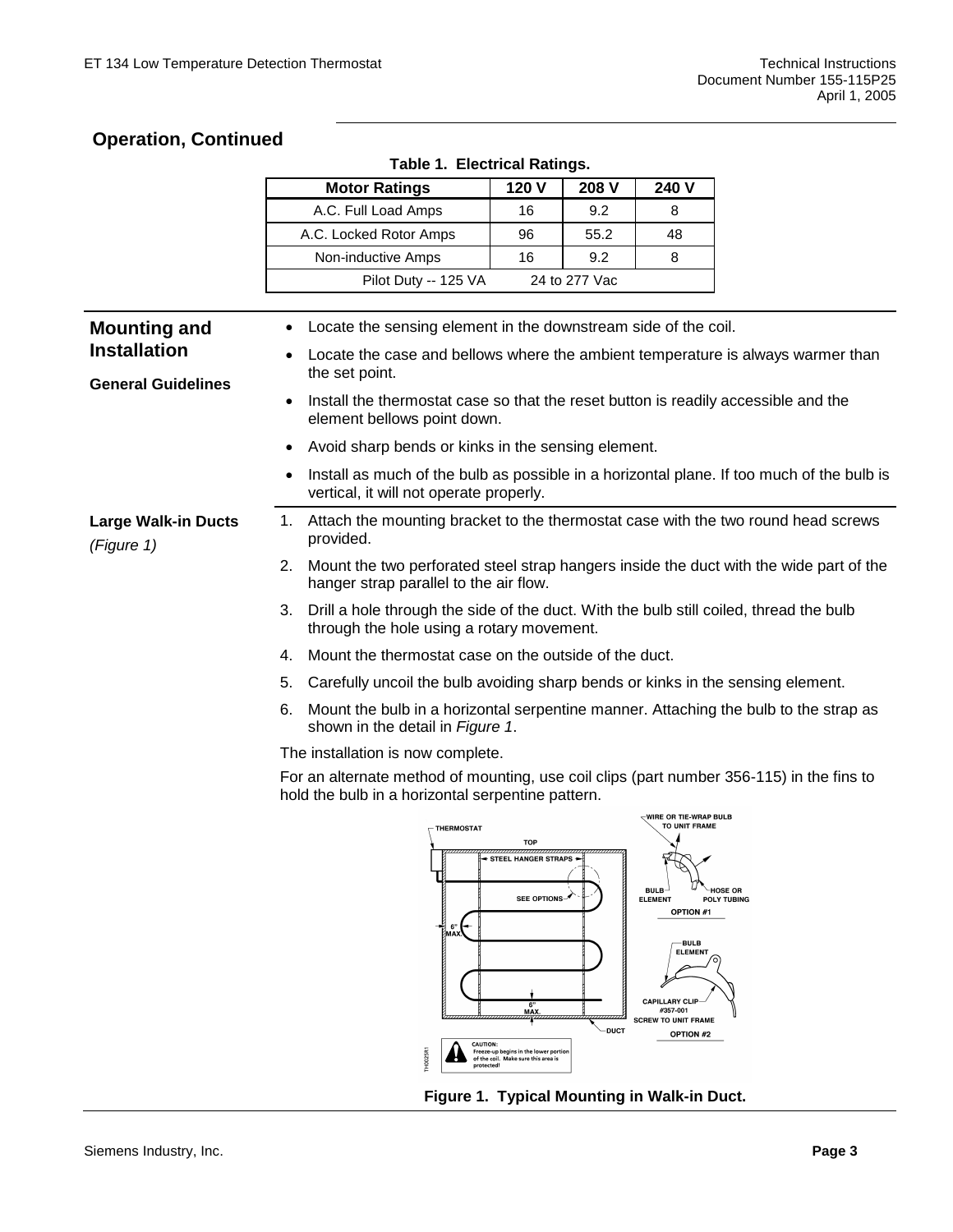### **Mounting and Installation, continued**

#### **Limited Access Ducts**

*(Figure 2)*

- 1. Attach the mounting bracket to the thermostat case with the two round head screws provided.
- 2. Attach a mounting flange (part number 808-412) on the opposite side of the duct (near the bottom) from where the thermostat will be mounted.
- 3. Mount a second flange on a 8-inch by 4-inch sheet metal plate. Cut an access opening for the bulb on the duct diagonally across from the duct mounted flange. Drill mounting screw holes for the sheet metal plate.
- 4. Cut a length of copper tubing to fit diagonally across the duct. Stretch out the bulb and wrap it around the tubing.
- 5. Insert the tubing and bulb through the access hole and into the duct-mounted flange. Fasten the 8-inch by 4-inch sheet metal plate to the duct.
- 6. Mount the thermostat case on the outside of the duct.



#### The installation is now complete.

**Figure 2. Bulb Mounting for Limited Access Ducts with Mounting Flange.**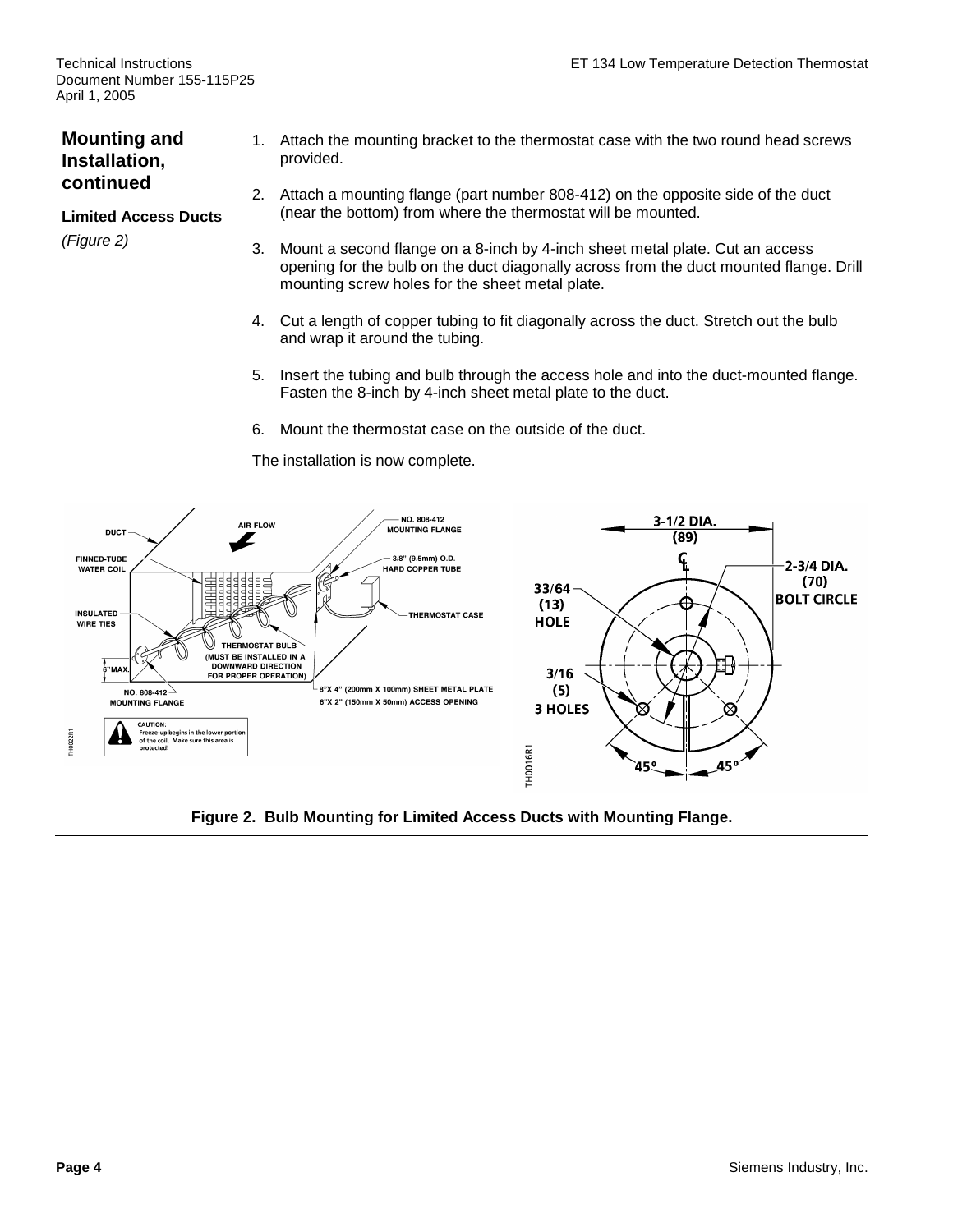

Disconnect the power supply before wiring connections are made to avoid possible electrical shock or damage to the equipment.

All wiring should conform to the National Electrical Code and local regulations. Loads exceeding the rating of the thermostat should be handled by means of a relay or motor starter.

Red is common. See *Figure 3* for terminal identification.



Red to Yellow opens on temp. decrease below set point.

Red to Blue closes on temp. decrease below set point.



Red to Blue closes on temp. decrease below set point.

Red to Yellow opens on temp. decrease below set point.

#### **Figure 3. Terminal Identification.**



#### **CAUTION:**

Use terminal screws furnished (#8-32 x 1/4-inch binder head screw). Substitution of other screws can cause problems in making proper connections.

### **Dimensions**



**Figure 4. Dimensions of the 134-1510 and 134-1511 Thermostat.**